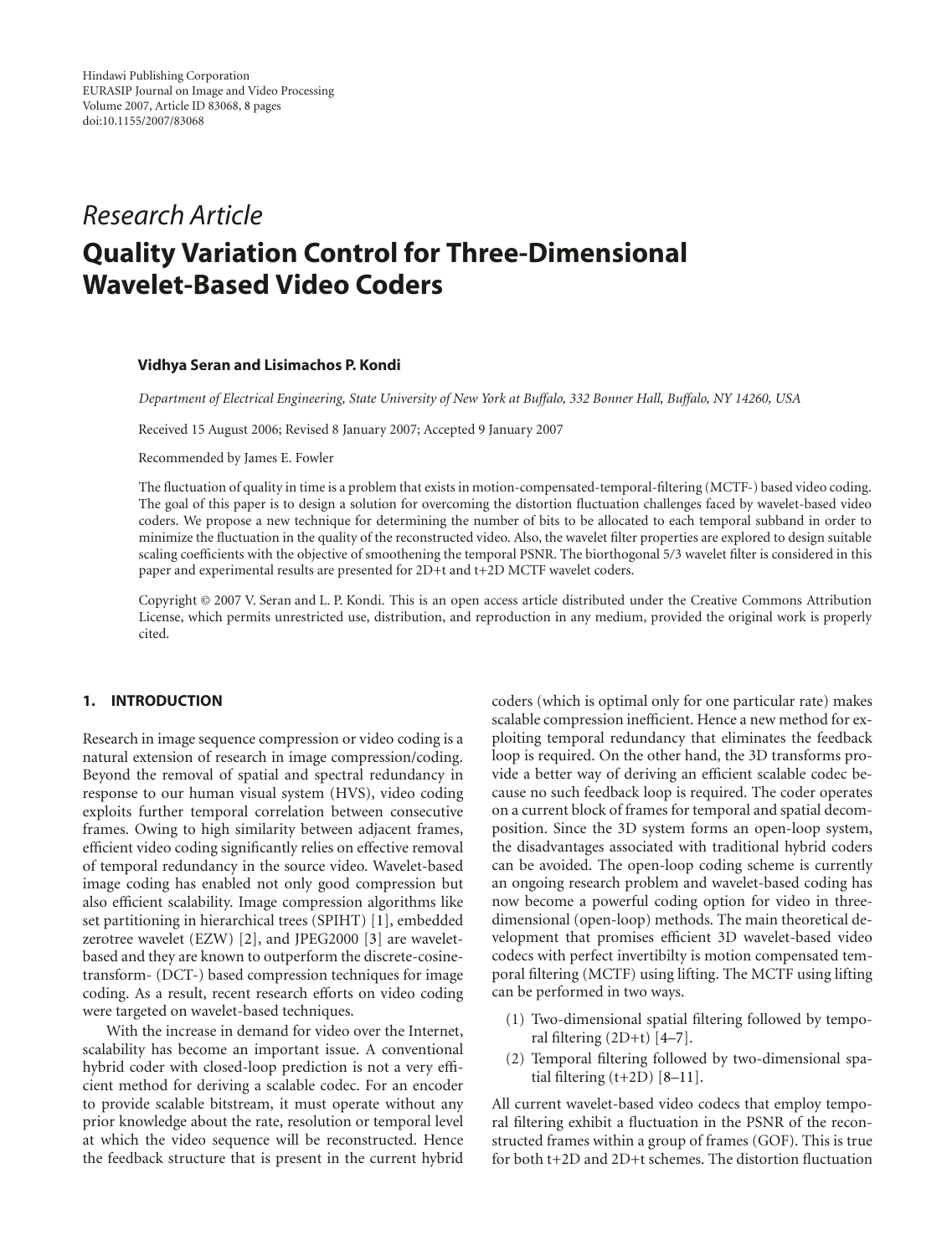is more pronounced with longer filters and is undesirable at low-bit rates. Most of the coders aim at optimizing the average PSNR, disregarding the fluctuation in the image quality across the GOF. The distortion fluctuation inside a GOF can be in the order of 0.5–4 dB. This may lead to annoying flickering effects and poor visual quality. It is well known that the average PSNR for the whole video sequence alone is not an adequate indicator of subjective video quality. Hence the fluctuation in the image quality across the GOF should be addressed while optimizing the 3D wavelet coder performance. The distortion fluctuation considered in this paper is due to the temporal filter characteristics and is present even if the temporal filtering is not motion compensated. For MCTF, the distortion fluctuation also depends on the motion model  $[12-15]$  $[12-15]$ .

The problem of significant variation in the quality of the reconstructed video has been identified by few designs [\[16](#page-7-10), [17](#page-7-11)] for the motion compensated temporal prediction case. In [\[16\]](#page-7-10), a design for controlling the distortion variation is proposed for the unconstrained motion compensated temporal prediction [\[18\]](#page-7-12). The distortion of each decoded frame is expressed as a function of the distortions of the decoded reference frames at the same temporal level. A control parameter is set and by varying the control parameter, tradeoffs between the average PSNR within the GOF and the decoded PSNR fluctuation are achieved. In [\[17](#page-7-11)], the quality fluctuation control is treated as a quadratic programming problem based on the distortion analysis for MCTF-based video coding.

Our work aims at exploring the MCTF filter properties and we present a complete analysis of the filter and mathematical derivations. Based on the mathematical derivations and the experimental results, the solution for controlling the quality variation is achieved. The proposed methods are applicable to any motion model and can be directly extended to any temporal filter. The reduction in the average PSNR is also very small.

The temporal wavelet filter properties are known to be a major factor contributing to distortion fluctuation. The temporal distortion fluctuation is due to different filter synthesis gains for even and odd frames [\[19](#page-7-13)]. In this paper, we propose two novel methods to control the distortion fluctuation. In the first method, the relationship between the distortion in temporal wavelet subbands and the reconstructed frames is examined for the modified 5/3 filter (ignoring the factor  $\sqrt{2}$ ). Based on the relationship, a distortion ratio model is theoretically developed and a rate control algorithm is proposed to set priorities for the temporal subbands according to the distortion ratio. In the second method, based on the relationship between the distortion in the reconstructed frames and the filter coefficients, new scaling coefficients for the filter are calculated. We consider the popular biorthogonal 5/3 filter in our work. Some preliminary results of our work have appeared in [\[7,](#page-7-5) [20,](#page-7-14) [21](#page-7-15)].

The rest of the paper is organized as follows: in [Section 2,](#page-1-0) we examine the filter properties and in [Section 3,](#page-2-0) the two methods for controlling the distortion fluctuation are discussed. In [Section 4,](#page-4-0) we present the simulation results for different video sequences and in [Section 5,](#page-5-0) we present our conclusions.

## <span id="page-1-0"></span>**2. THREE-DIMENSIONAL FILTER ANALYSIS**

The distortion fluctuation in the temporal filters can be better understood by analyzing the filter properties. We selected the most popular biorthogonal 5/3 wavelet transform using lifting steps in this work.

#### <span id="page-1-3"></span>*2.1. Biorthogonal 5/3 filter*

The analysis and synthesis equations are given below:

<span id="page-1-2"></span>
$$
h_k(x, y) = \frac{[f_{2k+1}(x, y) - 1/2[f_{2k}(x, y) + f_{2k+2}(x, y)]]}{\sqrt{2}},
$$
  

$$
l_k(x, y) = \sqrt{2} \Big[ f_{2k}(x, y) + \frac{1}{4} [\sqrt{2}h_k(x, y) + \sqrt{2}h_{k-1}(x, y)] \Big],
$$
  
(1)

$$
f_{2k}(x, y) = \frac{l_k(x, y)}{\sqrt{2}} - \frac{1}{4} [\sqrt{2}h_{k-1}(x, y) + \sqrt{2}h_k(x, y)],
$$
  

$$
f_{2k+1}(x, y) = \sqrt{2}h_k(x, y) + \frac{1}{2} [f_{2k}(x, y) + f_{2k+2}(x, y)],
$$
  
(2)

where  $l_k$  and  $h_k$  are the low-pass and high-pass temporal subbands and  $f_{2k}$  and  $f_{2k+1}$  represent the even and odd frames, respectively. To make notation simpler, the motion mappings are not explicitly included in the filter equations, but the experimental results use the block-based motion model to calculate the temporal subbands. Let  $D_{f_{2k}}$  and  $D_{f_{2k+1}}$  be the mean square error (MSE) distortion corresponding to the even and odd frames.  $D_{l_k}$  and  $D_{l_k}$  are the MSE distortion of the lowpass and high-pass temporal subbands, respectively. If we assume that all the temporal subbands are uncorrelated with zero mean [\[22\]](#page-7-16), the distortion equations for the even and odd frames in terms of the distortions for the low-pass and high-pass temporal subbands are given by

<span id="page-1-1"></span>
$$
D_{f_{2k}} = \frac{D_{l_k}}{2} + \frac{D_{h_k}}{8} + \frac{D_{h_{k-1}}}{8},
$$
  
\n
$$
D_{f_{2k+1}} = \frac{1}{8} [D_{l_k} + D_{l_{k+1}}] + \frac{9}{8} D_{h_k} + \frac{1}{32} [D_{h_{k+1}} + D_{h_{k-1}}].
$$
\n(3)

We can also write the distortion equations for odd and even frames in terms of filter coefficients. Let  $SH_i$  be the low-pass synthesis coefficients and *SGi* be the high-pass synthesis coefficients. Also, let us assume that the distortions of all lowpass temporal subbands are equal to  $D_l$  and the distortions of all high-pass temporal subbands are equal to *Dh*. Now, the distortion equations are

$$
D_{f_{2k}} = D_l \sum_i SH_{2i}^2 + D_h \sum_j SG_{2j+1}^2,
$$
  

$$
D_{f_{2k+1}} = D_l \sum_i SH_{2i+1}^2 + D_h \sum_j SG_{2j}^2.
$$
 (4)

If we assume that the distortions in different temporal subbands are equal, that is,  $D_l = D_h = D$ , the ratio of distortions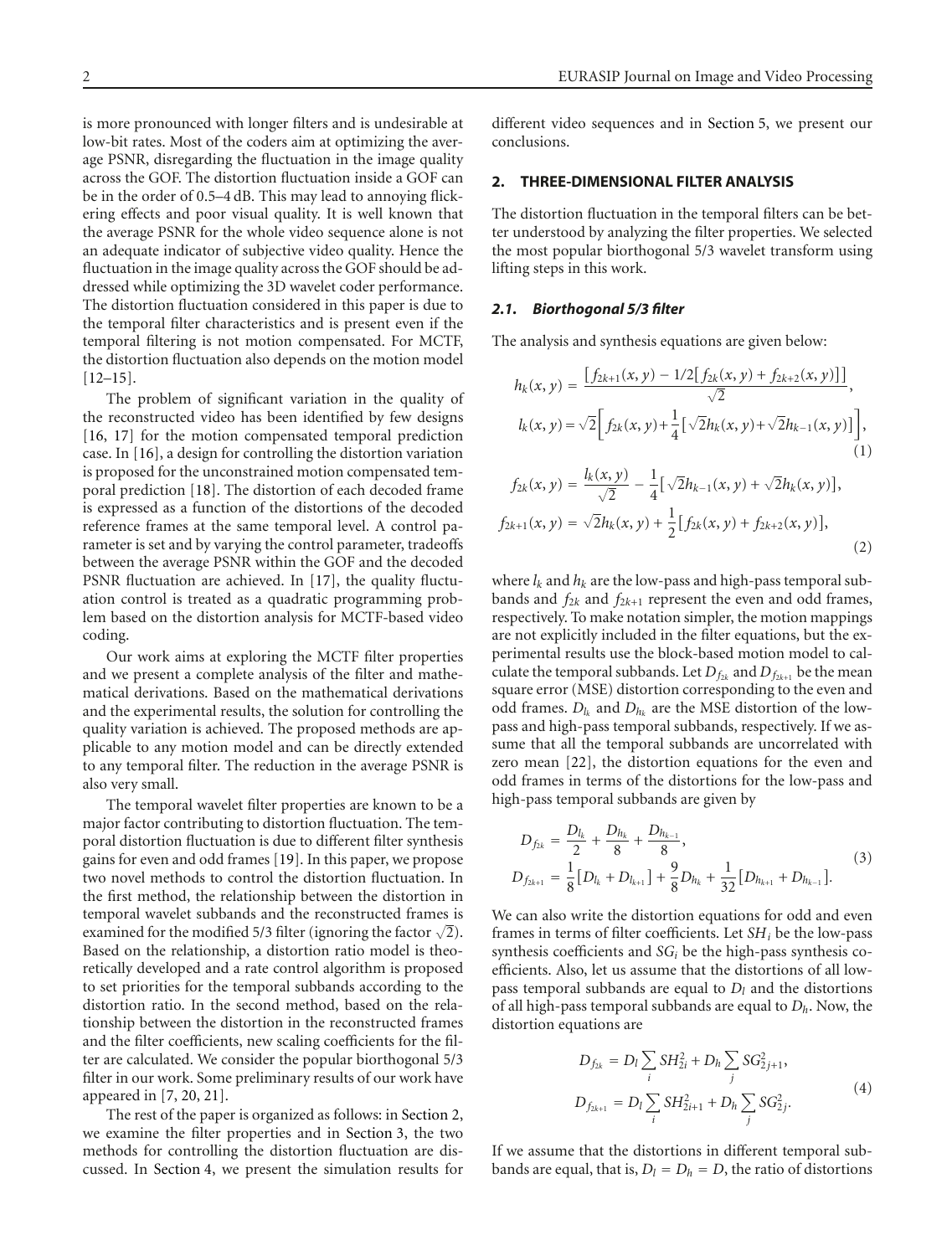for the even and odd frames is

<span id="page-2-1"></span>
$$
\frac{D_{f_{2k}}}{D_{f_{2k+1}}} = \frac{\sum_{i} SH_{2i}^2 + \sum_{j} SG_{2j+1}^2}{\sum_{i} SH_{2i+1}^2 + \sum_{j} SG_{2j}^2}.
$$
\n(5)

By substituting the filter coefficients in [\(5\)](#page-2-1), the difference between odd and even frames will be 2.8182 dB. In other words, the ratio of distortion in even and odd frames is

$$
\frac{D_{f_{2k}}}{D_{f_{2k+1}}} = \frac{0.75}{1.4375}.\tag{6}
$$

In [\[20\]](#page-7-14), it is shown that when the ratio of temporal subbands, *Dl/Dh*, is made equal to 0*.*75*/*1*.*4375, the average distortion can be minimized for the considered group of frames. If we force the temporal subbands ratio to be equal to 0.75/1.4375 or make  $D_l = (0.75/1.4375)D_h$ , there will still be a difference of 1.4 dB between odd and even frames. This can be verified by substituting for  $D_l$  in [\(5\)](#page-2-1) or [\(3\)](#page-1-1). When the number of temporal decomposition levels increases, the distortion fluctuation becomes even more severe.

Let us consider a case where the factor  $\sqrt{2}$  is ignored in the analysis and synthesis equations. The analysis equations [\(1\)](#page-1-2) can be rewritten as

$$
h_k(x, y) = f_{2k+1}(x, y) - \frac{1}{2} [f_{2k}(x, y) + f_{2k+2}(x, y)],
$$
  
\n
$$
l_k(x, y) = f_{2k}(x, y) + \frac{1}{4} [h_k(x, y) + h_{k-1}(x, y)].
$$
\n(7)

Then, distortion equations [\(3\)](#page-1-1) will become

$$
D_{f_{2k}} = D_{l_k} + \frac{D_{h_k}}{16} + \frac{D_{h_{k-1}}}{16},
$$
  
\n
$$
D_{f_{2k+1}} = \frac{1}{4} [D_{l_k} + D_{l_{k+1}}] + \frac{9}{16} D_{h_k} + \frac{1}{64} [D_{h_{k+1}} + D_{h_{k-1}}].
$$
\n(8)

Following the same steps as in the previous case, solving for the difference in PSNR between odd and even frames will result in 0.122 dB. The distortion ratio is given by

$$
\frac{D_{f_{2k}}}{D_{f_{2k+1}}} = \frac{1.125}{1.09375}.
$$
 (9)

The distortion fluctuation is reduced when the factor  $\sqrt{2}$  is omitted. However, the overall distortion is increased, thereby decreasing the average PSNR. However, this analysis provides an insight for the distortion fluctuation control problem.

#### *2.2. Biorthogonal 5/3 filter without update step*

Consider the analysis of the lifting steps discussed in [\(8\)](#page-2-2). If the high-pass temporal subbands are not used for low-pass filtering [\[18](#page-7-12)], then the equations can be rewritten as

$$
h_k(x, y) = f_{2k+1}(x, y) - \frac{1}{2} [f_{2k}(x, y) + f_{2k+2}(x, y)],
$$
  
\n
$$
l_k(x, y) = f_{2k}(x, y).
$$
\n(10)

This filter is commonly referred to as 1/3 filter. When compared to the 5/3 filter, the distortion fluctuation is even more pronounced in 1/3 filter. This is an effect of ignoring the update step. Though inclusion of an update step increases the encoding and decoding delay, the compression efficiency is higher. If we derive the temporal subband distortion relationship as in [Section 2.1](#page-1-3) for the 1/3 filter, the distortion ratio is

$$
\frac{D_{f_{2k}}}{D_{f_{2k+1}}} = \frac{1.0}{1.5}.
$$
\n(11)

If the ratio  $D_l/D_h$  is made equal to 1.0/1.5, the difference between odd and even frames will be 3 dB. Including the update step may reduce the quality variation to some extent, but it introduces additional delay [\[7](#page-7-5)]. Hence under delay constraints, we might opt for the 1/3 filter where the distortion variation is even more pronounced. Hence it is important to control the quality variation in both the 5/3 and the 1/3 filter.

So far, the wavelet filter properties were examined and the distortion variation between even and odd frames was studied for 5/3 and 1/3 filter. Assumptions made here will assist in understanding the relationship between temporal subbands.

#### <span id="page-2-4"></span><span id="page-2-0"></span>**3. DISTORTION FLUCTUATION CONTROL**

#### *3.1. Fluctuation reduction through rate control: the distortion ratio method*

<span id="page-2-2"></span>We propose a novel technique for assigning priorities to temporal subbands at different levels in order to control distortion fluctuation inside a GOF. The priorities for the temporal subbands can be set according to their distortion relationship. A new distortion ratio model is developed based on the distortion relationship, which will serve as a reference for the rate control algorithm.

#### *3.1.1. Distortion ratio model*

In order to control the fluctuation in the temporal direction, the ratio *Dl/Dh* is derived. For a one-level temporal decomposition, we solve for the ratio  $D_l/D_h$  to arrive at  $D_{f_{2k}} =$  $D_{f_{2k+1}}$ .

From [\(8\)](#page-2-2), we have

$$
D_l + \frac{1}{8}D_h = \frac{1}{2}D_l + \frac{19}{32}D_h,
$$
 (12)

then the ratio of  $D_l$  to  $D_h$  will be

<span id="page-2-3"></span>
$$
\frac{D_l}{D_h} = \frac{15}{16}.\tag{13}
$$

If the distortions of low- and high-pass temporal subbands are made to follow [\(13\)](#page-2-3), the fluctuation will be reduced. For a three level temporal decomposition of the 5/3 filter, we get eight temporal subbands (one  $l^3$  and  $h^3$ , two  $h^2$ , and four  $h^1$ ). The distortion equations for eight reconstructed frames can be derived in terms of the distortions of the eight temporal subbands. For simplicity, let us assume  $D<sub>h</sub><sup>1</sup>$  to be the distortion of the first-level temporal high-pass subbands  $h^1$  and  $D_h^2$  to be the distortion of  $h^2$ . Let  $D_l^3$  be the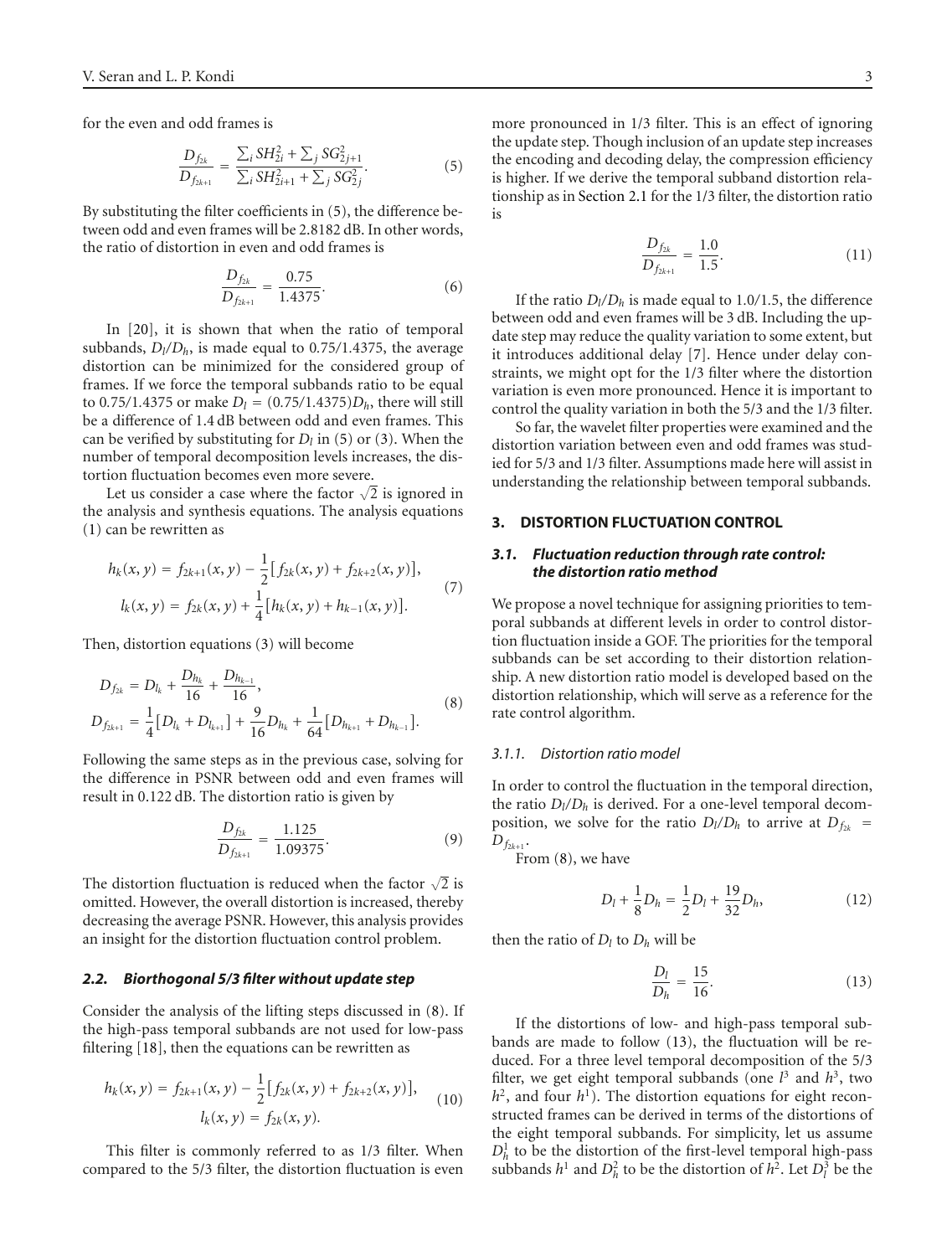third-level low-pass temporal subband distortion and let  $D_h^3$ be the temporal highpass distortion at third level.

The distortion of the frames inside a GOF can be denoted in terms of the distortion of the temporal subbands. For a modified 5/3 filter (no  $\sqrt{2}$  factor) with three-level temporal decomposition, the reconstructed frame distortions for frames  $f_{2k}$  to  $f_{2k+4}$  are given by

$$
D_{f_{2k}} = D_l^3 + 0.125D_h^3 + 0.125D_h^2 + 0.125D_h^1,
$$
  
\n
$$
D_{f_{2k+1}} = 0.78D_l^3 + 0.048D_h^3 + 0.102D_h^2 + 0.594D_h^1,
$$
  
\n
$$
D_{f_{2k+2}} = 0.625D_l^3 + 0.102D_h^3 + 0.594D_h^2 + 0.125D_h^1,
$$
  
\n
$$
D_{f_{2k+3}} = 0.5D_l^3 + 0.283D_h^3 + 0.289D_h^2 + 0.594D_h^1,
$$
  
\n
$$
D_{f_{2k+4}} = 0.5D_l^3 + 0.594D_h^3 + 0.125D_h^2 + 0.125D_h^1.
$$

The equations for the reconstructed frames are used to solve for the temporal subband distortion ratios in order to eliminate quality variations. The relationship between various temporal subbands for a three-level temporal decomposition is given below:

$$
\frac{D_l^3}{D_h^3} = \frac{15}{16}, \qquad \frac{D_h^3}{D_h^2} = \frac{15}{12}, \qquad \frac{D_h^2}{D_h^1} = \frac{15}{12}.
$$
 (15)

Similarly, if we solve for the 1/3 filter set, we get the following ratio set:

$$
\frac{D_l^3}{D_h^3} = 2, \qquad \frac{D_h^3}{D_h^2} = 2, \qquad \frac{D_h^2}{D_h^1} = 2.
$$
 (16)

The derived ratios in [\(15\)](#page-3-0) are used to design the reference model for our rate control algorithm.

#### <span id="page-3-3"></span>*3.1.2. Rate allocation*

*<sup>h</sup>* + *R*<sup>2</sup>

The rate control problem for a video coder can be roughly stated as the determination of proper coding parameters so that the decoded video quality is optimized with respect to a certain fixed rate. For an embedded coder, the bit rate of each subband can be directly controlled to achieve the required distortion. Let *N* be the number of frames within a group of frames (GOF) and let *RN* be the rate assigned to the GOF. The rate control problem can be formulated as: given the rate *RN* for the GOF, we want to allocate the rate such that the overall distortion is minimized. For example, if we consider a threelevel temporal decomposition and the GOF length *N*=8,

$$
R_{l}^{3} + R_{h}^{3} + R_{h_{1}}^{2} + R_{h_{2}}^{2} + R_{h_{1}}^{1} + R_{h_{2}}^{1} + R_{h_{3}}^{1} + R_{h_{4}}^{1}
$$
  
=  $R_{N} \min (D_{l}^{3} + D_{h}^{3} + D_{h_{1}}^{2} + D_{h_{2}}^{2} + D_{h_{1}}^{1} + D_{h_{2}}^{1} + D_{h_{3}}^{1} + D_{h_{4}}^{1}).$  (17)

The superscripts denote the level of decomposition and the subscripts denote subband type and number. In this work, a search algorithm described in [Section 3.1.3](#page-3-1) is used to select the rates, such that the distortion criterion is met. For the search algorithm, the temporal subband distortion has to be modeled first. We choose the exponential rate-distortion model [\[22,](#page-7-16) [23](#page-7-17)] for the temporal subband distortion. Then, the temporal subband distortion is given by

$$
D_n = \sigma_n^2 2^{-\gamma_n R_n},\tag{18}
$$

where  $\sigma_n^2$  is the source variance and  $\gamma_n$  is the coding efficiency parameter. For each temporal subband *n*, the coding efficiency parameter  $\gamma_n$  and the variance  $\sigma_n^2$  have to be determined.

#### <span id="page-3-1"></span>*3.1.3. Rate control algorithm*

The algorithm to choose the rate to minimize distortion fluctuation is given below.

- (1) For each wavelet temporal subband in the GOF calculate  $\sigma_n^2$ ,  $\gamma_n$ , and *q* R-D points.
- (2) Get the total rate  $R_N$  assigned for the GOF of size  $N$ .
- (3) Initially, let  $R_l^3 = c \cdot R_N/N$ , where *c* is a multiplication constant. The corresponding distortion  $D_l^3$  is found.
- (4) Using the distortion ratios for temporal subbands, select  $\overrightarrow{D_h^3}$ ,  $D_h^2$ , and  $D_h^1$  from the *q* points and get the corresponding rates  $R_h^{\prime\prime}$ ,  $R_h^2$ , and  $R_h^1$ .
- (5) Check if the sum of the rates of temporal subbands is equal to  $R_N$ ; if equal, then go to next GOF.
- (6) If the sum is greater than  $R_N$ , decrease the value for  $c$ . Else, increase *c* and go to Step (3).

<span id="page-3-0"></span>The accuracy of the assumed exponential model for temporal subband is very important to get optimal rates.

#### <span id="page-3-4"></span>*3.2. Fluctuation reduction through scaling of transform coefficients: the filter coefficient method*

In order to control the temporal PSNR fluctuation, the rate control can be performed in a controlled manner or the filter properties could be modified. In this section, we derive new scaling coefficients for the filter to eliminate distortion fluctuation. The new filter coefficients are designed with the objective of making the odd and even frame distortions equal. We consider a special case of making the odd and even frames equal at every temporal decomposition level. Hence at any temporal level, the distortion fluctuation is minimized.

Let  $\alpha_1$  and  $\beta_1$  be the scaling coefficients for *SH<sub>i</sub>* and *SGi*, respectively. For a one-level temporal decomposition, we solve for the ratio of  $\alpha_1$  and  $\beta_1$  to arrive at  $D_{f_{2k}} = D_{f_{2k+1}}$ .

Then, from [\(5\)](#page-2-1), we have

$$
\alpha_1^2 \sum_i SH_{2i}^2 + \beta_1^2 \sum_j SG_{2j+1}^2 = \alpha_1^2 \sum_i SH_{2i+1}^2 + \beta_1^2 \sum_j SG_{2j}^2.
$$
\n(19)

For a 5/3 filter, if we solve [\(19\)](#page-3-2) for the relationship between  $\alpha_1$  and  $\beta_1$ , we get

<span id="page-3-2"></span>
$$
\frac{\alpha_1}{\beta_1} = \sqrt{\frac{15}{4}}.\tag{20}
$$

If we assume  $\alpha_1$  to be equal to 1, then  $\beta_1$  will be equal to  $\sqrt{4/15}$ . By using these scaling coefficients for the synthesis high- and low-pass filters, the distortion for odd and even frames will be equal.

For a three-level temporal decomposition, we find three sets of scaling coefficients such that the distortions for odd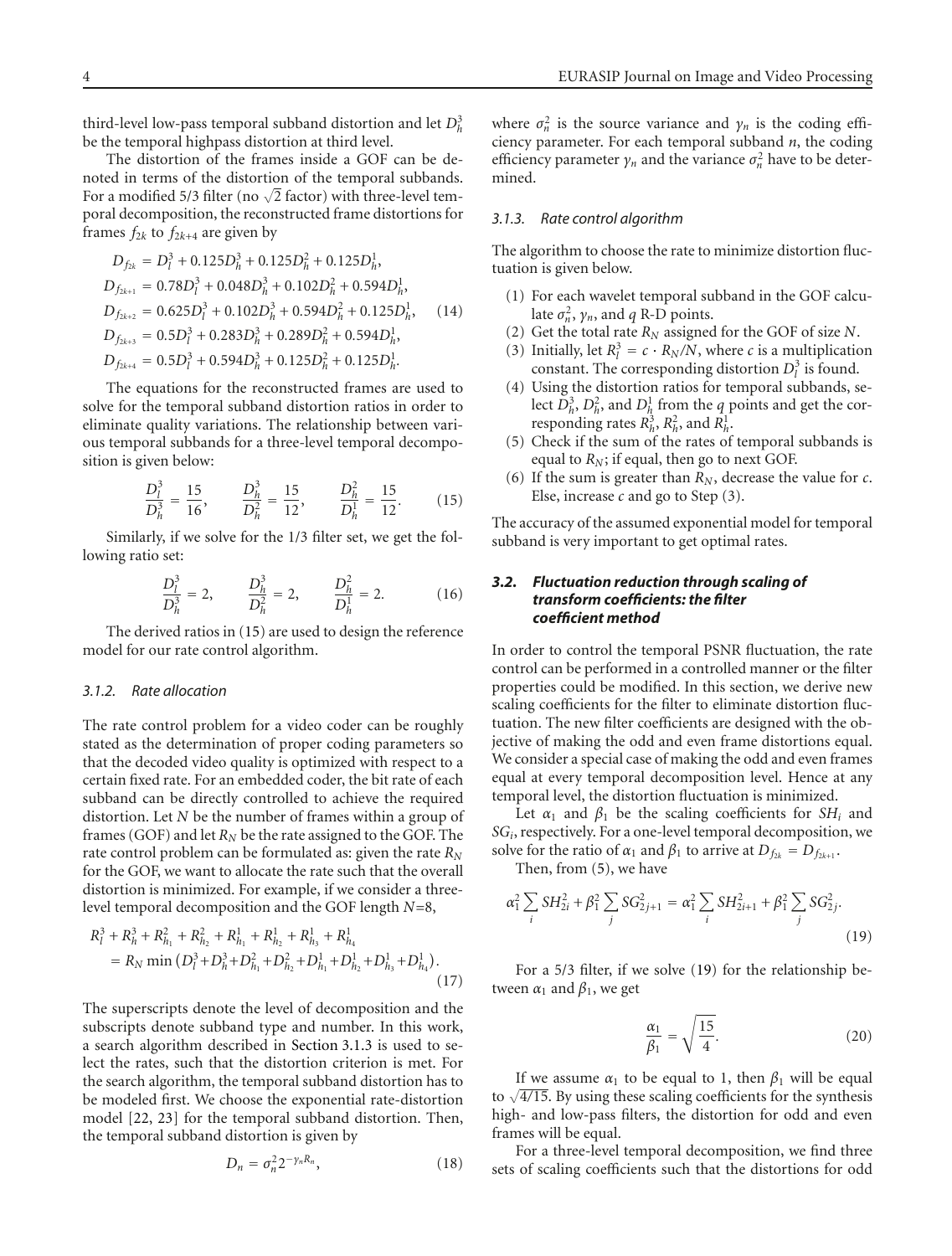and even frames at every stage are equal. The third-level reconstructed frame distortion for frames  $f_{2k}$  and  $f_{2k+1}$  is given by

$$
D_{f_{2k}} = \left( \left[ \alpha_1^2 \sum_i SH_{2i}^2 + \beta_1^2 \sum_j SG_{2j+1}^2 \right] \times \alpha_2^2 \sum_i SH_{2i}^2 + \beta_2^2 \sum_j SG_{2j+1}^2 \right)
$$
  
\n
$$
\times \alpha_3^2 \sum_i SH_{2i}^2 + \beta_3^2 \sum_j SG_{2j+1}^2,
$$
  
\n
$$
D_{f_{2k+1}} = \left\{ \left[ \alpha_1^2 \sum_i SH_{2i}^2 + \beta_1^2 \sum_j SG_{2j+1}^2 \right] \times \alpha_2^2 \sum_i SH_{2i+1}^2 + \beta_2^2 \sum_j SG_{2j}^2 \right\}
$$
  
\n
$$
\times \alpha_3^2 \sum_i SH_{2i+1}^2 + \beta_3^2 \sum_j SG_{2j}^2.
$$
  
\n(21)

The "∗" used in the above equations represents convolution operation. The equations for the reconstructed frames are used to solve for  $\alpha$  and  $\beta$  at various level, to eliminate quality variations. The relationship between *α* and *β* for a three-level temporal decomposition at various levels is given below:

$$
\frac{\alpha_3}{\beta_3} = 1.9365, \qquad \frac{\alpha_2}{\beta_2} = 2.5725, \qquad \frac{\alpha_1}{\beta_1} = 3.4173. \tag{22}
$$

The derived values in [\(22\)](#page-4-1) are used as scaling coefficients for the filter.

#### <span id="page-4-0"></span>**4. EXPERIMENTAL RESULTS**

We implemented the two types of wavelet-based video codecs described and the results are presented for both types of motion compensated 3D wavelet coders (2D+t and t+2D methods). A Daubechies (9,7) filter with a three-level spatial decomposition is used to compute the wavelet coefficients in all the cases considered. The motion estimation is performed using the block matching technique for integer pixel accuracy for both methods. The wavelet block matching technique in the overcomplete transform domain [\[24\]](#page-7-18) is used in 2D+t schemes and spatial block method is used in t+2D schemes. A  $16 \times 16$  wavelet block is matched in a search window of [−16, 16] in the case for 2D+t method.

We considered the standard "Football" and "Flower Garden" test sequences in SIF (352  $\times$  240) resolution for the 2D+t method and the "Foreman" and "Susie" test sequences in QCIF (176  $\times$  144) resolution for t+2D method.

#### *4.1. Distortion ratio method*

The SPIHT image coder was used to encode each temporal subband independently so that we could easily select the number of bits to match the distortion ratio derived in [Section 3.1.](#page-2-4) The algorithm described in [Section 3.1.2](#page-3-3) is used for the rate selection. Since it is very difficult to exactly achieve the distortions to follow, the derived ratios from *q* points, a room for 2% error in distortion was allowed.



<span id="page-4-2"></span>Figure 1: Football sequence: distortion control for 5/3 filter using ratio method.

<span id="page-4-3"></span><span id="page-4-1"></span>Table 1: Distortion ratio method: average PSNR values of Y component.

| Sequence | Rate     | Proposed<br>distortion<br>control | No distortion<br>control | No root 2 |
|----------|----------|-----------------------------------|--------------------------|-----------|
| Football | 1.5 Mbps | 30.62 dB                          | 30.66 dB                 | 29.82 dB  |
| Garden   | 1.2 Mbps | 29.72 dB                          | $29.74 \text{ dB}$       | 28.97 dB  |
| Susie    | 220 Kbps | 40.77 dB                          | 40.63 dB                 | 40.01 dB  |
| Foreman  | 228 Kbps | 35.65 dB                          | 35.57 dB                 | 34.96 dB  |

The PSNRs of each reconstructed frame of test sequences for the 5/3 filter are plotted in Figures [1–](#page-4-2)[4.](#page-5-1) The 1/3 filter case for "Football" sequence is plotted in [Figure 5](#page-5-2) at 1.4 Mbps.

The "proposed distortion control" case in the figures follows the rate control algorithm. The "No root 2" case is coded using 3D-SPIHT and no explict rate control is used. Both the cases use the modified 5/3 filter set without including the factor  $\sqrt{2}$ . The "No distortion control" is the 5/3 filter set coded using 3D-SPIHT [\[25](#page-7-19)]. [Table 1](#page-4-3) gives the average PSNR values of the Y component for the three cases discussed. From the results, it can be seen, with the distortion control scheme, the PSNR variation is greatly reduced and the average PSNR is also close to the implicit rate allocation "No distortion control" case.

#### *4.2. Filter coefficient method*

3D-SPIHT [\[25\]](#page-7-19) is used to encode the wavelet coefficients after performing motion estimation/compensation. The scaling coefficients derived in [Section 3.2](#page-3-4) are used. No explicit rate control is selected for all the cases discussed.

The peak signal-to-noise ratios of each reconstructed frame of the test sequences for the 5/3 filter are plotted in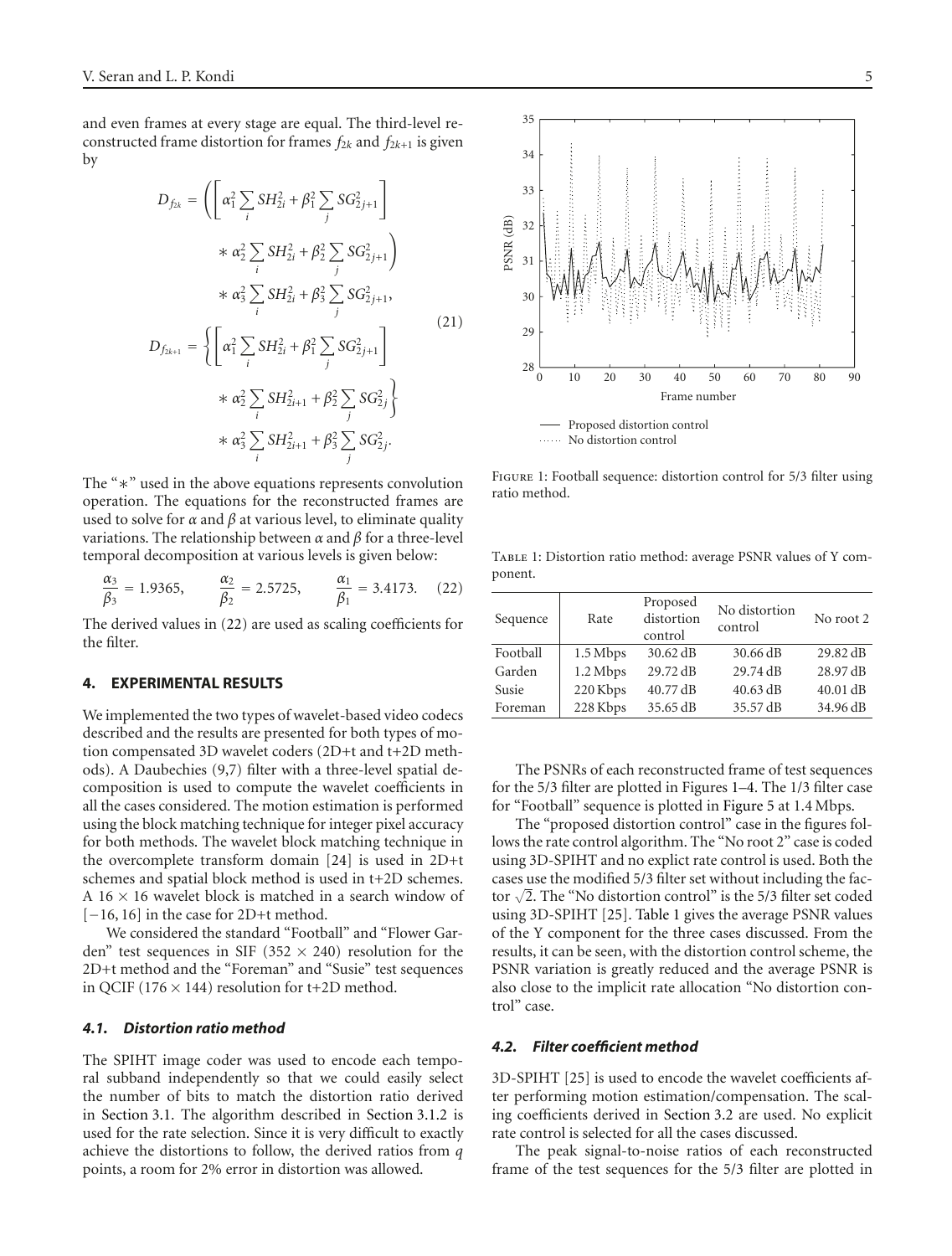

Figure 2: Garden sequence: distortion control for 5/3 filter using ratio method.



Figure 3: Foreman sequence: distortion control for 5/3 filter using ratio method.

Figures [6](#page-6-0)[–9.](#page-6-1) The "Proposed distortion control" case in the figure uses the scaling coefficients for the 5/3 filter. The "No distortion control" is the original 5/3 filter set coded using 3D-SPIHT. [Table 2](#page-6-2) gives the average PSNR values of the Y component for the three cases discussed. From the results, it can be seen that, with the distortion control scheme, the PSNR variation is greatly reduced. The average PSNR for the proposed case is slightly less than the original "No distortion control" case but the distortion controlled video will not have any flickering effects. The ratio method performs



<span id="page-5-1"></span>Figure 4: Susie sequence: distortion control for 5/3 filter using ratio method.



 $\ldots$  . No distortion control

<span id="page-5-2"></span>Figure 5: Football sequence: distortion fluctuation control for 1/3 filter using ratio method.

better in terms of average PSNR than the filter coefficient case, but the computation cost involved in the search algorithm is high.

### <span id="page-5-0"></span>**5. CONCLUSION**

The wavelet filter properties are studied to understand the variation in distortion of image quality inside a group of frames. The modified 5/3 filter without including the factor  $\sqrt{2}$  reduces distortion fluctuation at the cost of reducing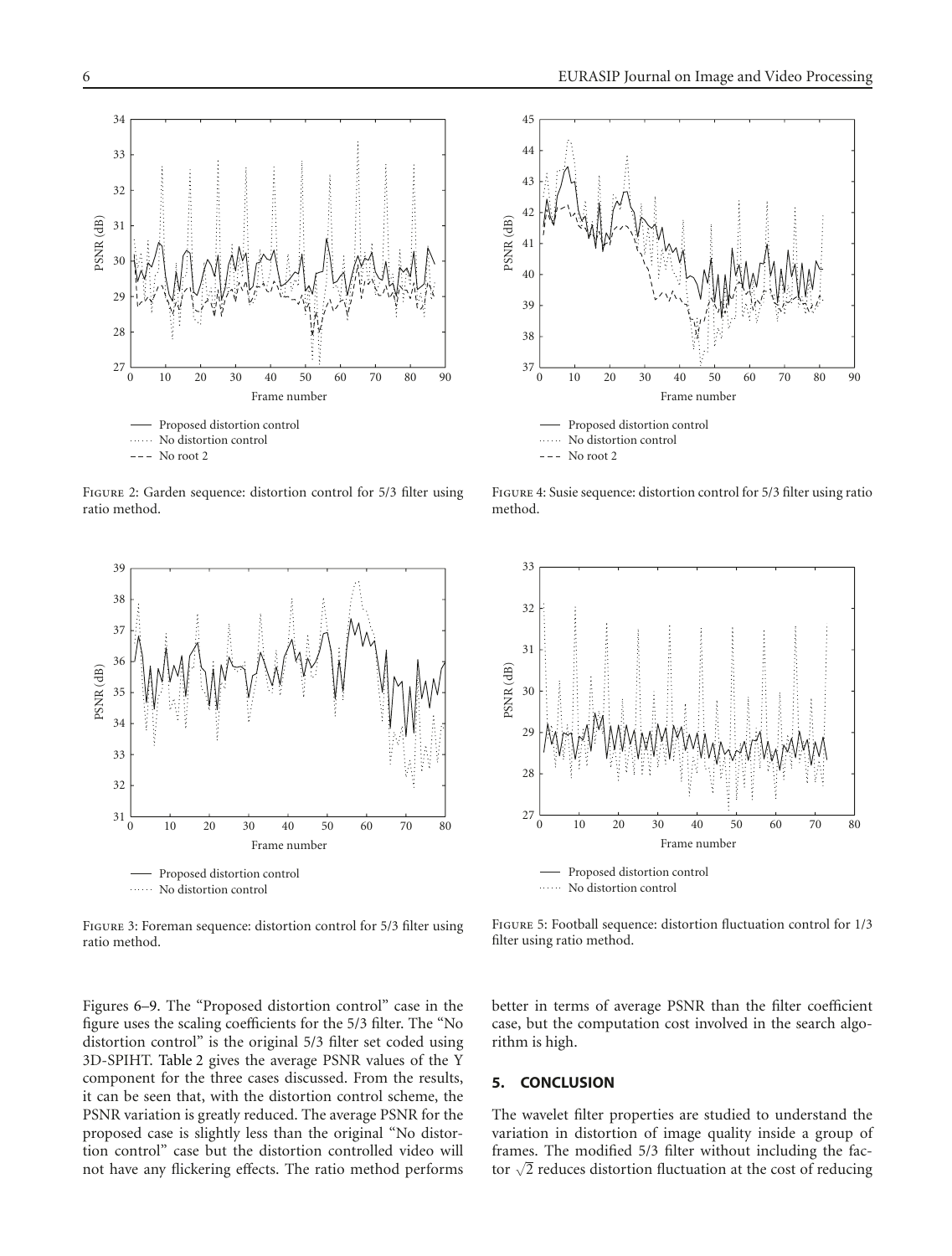

40 39 38 37 PSNR (dB) 36 35 34 33 32 0 10 20 30 40 50 60 70 80 90 100 Frame number Proposed distortion control  $\ldots$  . No distortion control

<span id="page-6-0"></span>FIGURE 6: Football sequence: distortion control using filter coefficient method for 5/3 filter.

Figure 8: Foreman sequence: distortion control using filter coefficient method for 5/3 filter.

45



Figure 7: Garden sequence: distortion control using filter coefficient method for 5/3 filter.

<span id="page-6-2"></span>Table 2: Filter coefficient method: average PSNR values of Y component.

| Sequence | Rate     | Proposed<br>distortion<br>control | No distortion<br>control | 3D method |
|----------|----------|-----------------------------------|--------------------------|-----------|
| Football | 1.5 Mbps | 30.44 dB                          | 30.66 dB                 | $2D+t$    |
| Garden   | 1.2 Mbps | 29.67 dB                          | 29.74 dB                 | $2D+t$    |
| Susie    | 250 Kbps | 40.12 dB                          | $40.31$ dB               | $t+2D$    |
| Foreman  | 250 Kbps | 35.49 dB                          | 35.85 dB                 | $t+2D$    |

0 10 20 30 40 50 60 70 80 90  $\frac{1}{37}$  0 38 39 40 41 42 43 44 Frame number PSNR (dB) Proposed distortion control No distortion control

<span id="page-6-1"></span>Figure 9: Susie sequence: distortion control using filter coefficient method for 5/3 filter.

the overall PSNR. The distortion relationship of the temporal subbands at various temporal levels are explored and a ratio for controlling the fluctuation is derived. A rate control algorithm is used to control the quality variation. Also, a ratio for the scaling coefficients to control the fluctuation is derived. The modified 5/3 filter with the derived scaling coefficients reduces the distortion fluctuation. The proposed methods can be applied to any filter to obtain the scaling coefficients to control distortion variation. The distortion ratio method gives a better average PSNR for the considered sequences